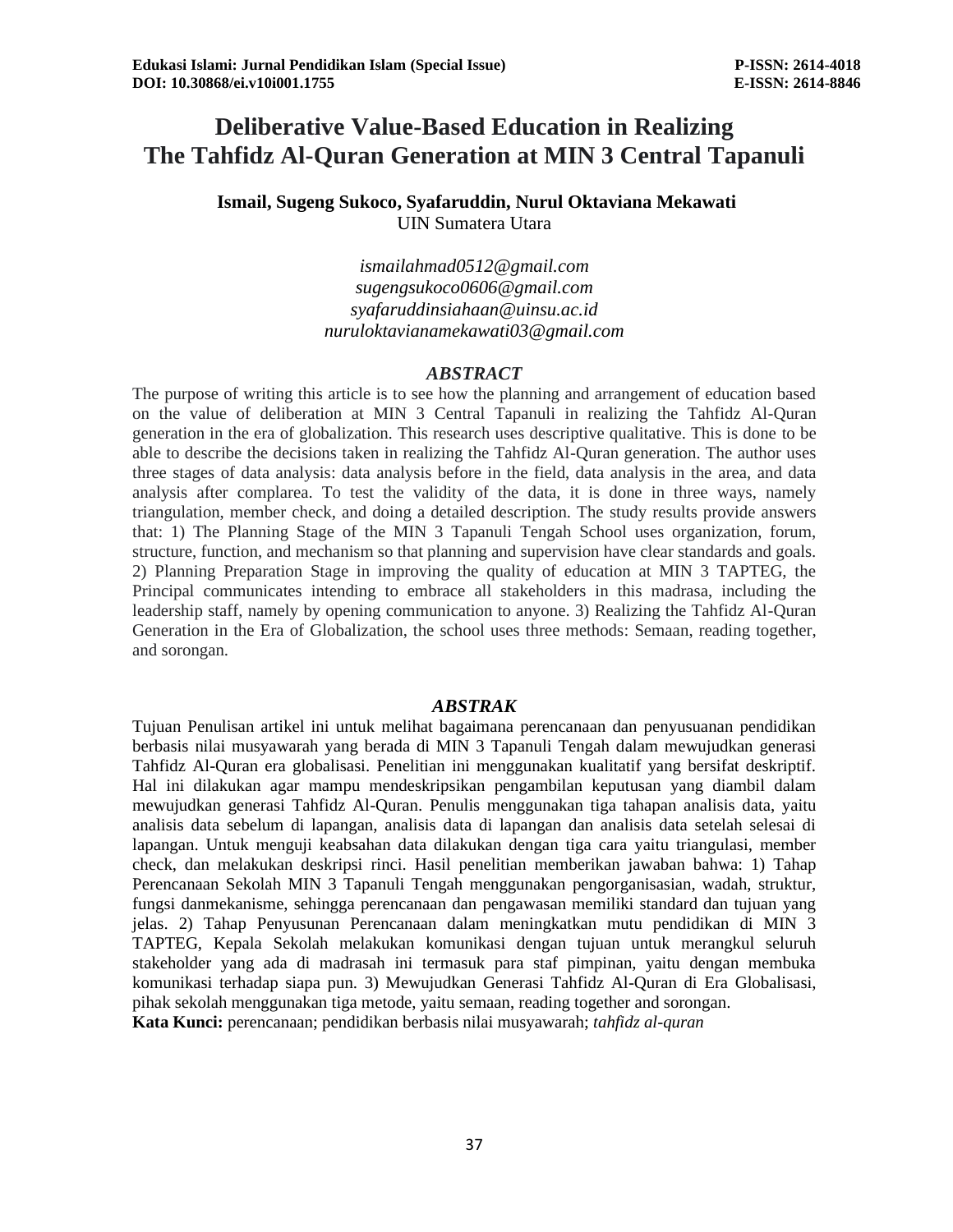#### **A. INTRODUCTION**

Management is a fundamental human activity (S. Harahap, 2017). This is because management is managing people (educators-students), decision making, organizing processes, and is used as a source to complete predetermined goals (Nurdyansyah & Andiek, 2017). Thus it can be seen that management is a science and art in applying its functions. The meaning of management is very much in line with the reality that we see in everyday life, where managers do not carry out the tasks themselves but by organizing other people to do them. Some of the definitions above also emphasize that management as a science functions to explain events, symptoms, and existing conditions. At the same time, management as art teaches us how to do something to achieve a goal that brings results or benefits (*Firmansyah Dan Mahardhika*, n.d.).

The management function itself has differences depending on the approach, point of view, and knowledge of a person (manager). Generally, management can be separfourted into 4 things: planning, actuating (implementation), organizing, and controlling (supervision). Everything is the key to achieving success in the vision and mission of an institution or agency. Given the breadth of discussion related to this management function, this research will focus on one management function, namely planning (Maujud, 2018).

Planning is an effort to determine various things to be achieved in the future or a series of activities to determine the different stages needed to achieve goals. In other words, planning is a form of exercise that has been coordinated to achieve certain goals in a specific time by involving other people (Sholeh, 2016). Good planning is a plan that is initiated, formulated, and decided in a deliberation forum. The result of the deliberation is a mutual agreement to implement a decision. Although in principle, a school/madrasah principal can decide something without going through review. However, decisions made by deliberation will be far better than unilateral decisions. Indeed, a goal to be realized together must have a mature plan. So that by involving many people will foster togetherness and a sense of responsibility for the tasks to be carried out (R. D. Harahap, 2018).

Preliminary observations show that Madrasah Ibtidaiyah Negeri (MIN) 3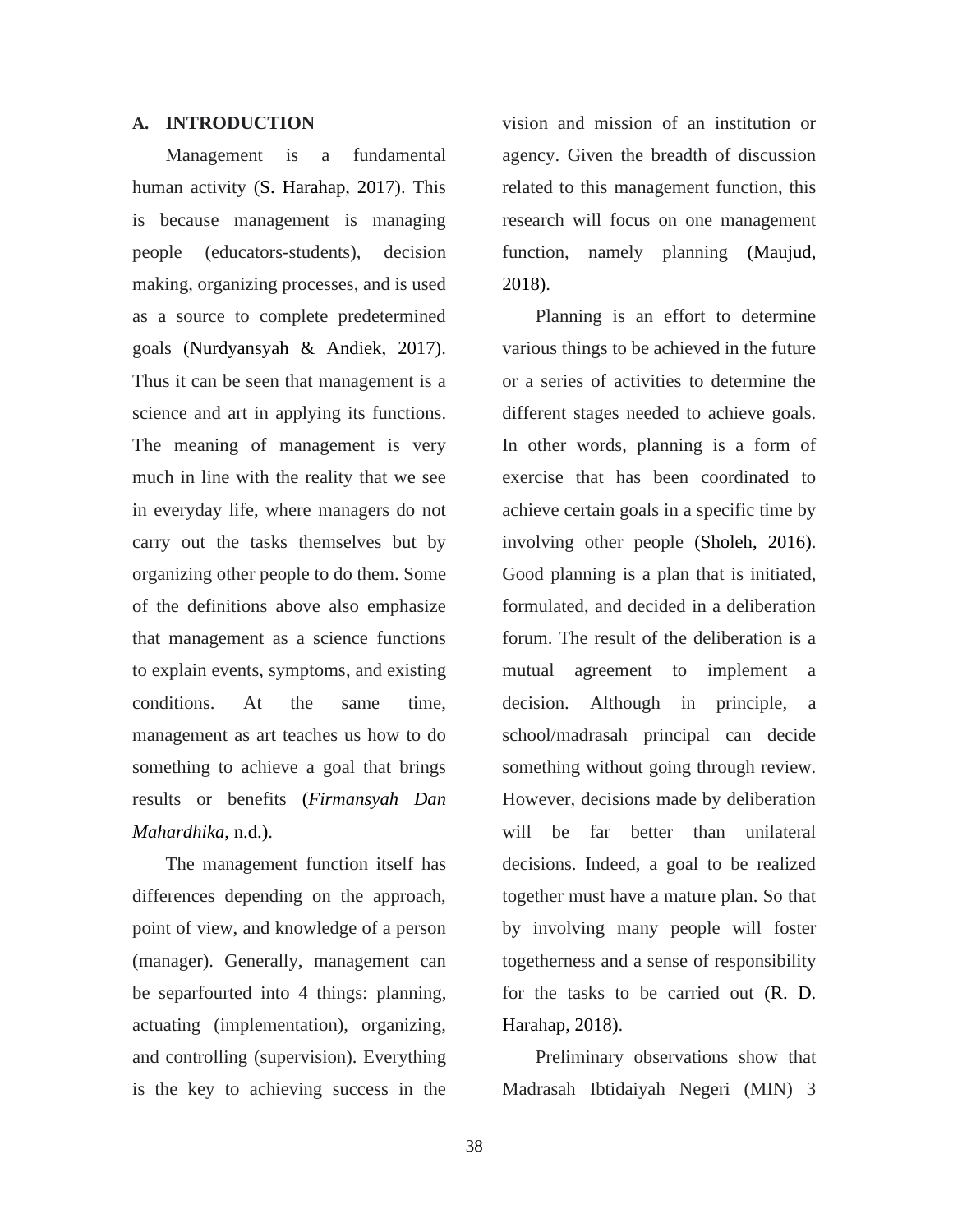Central Tapanuli has an attractiveness and uniqueness to study. This is because schools build deliberation in planning activities to be carried out. One of the plans that was decided through deliberation was the *Tahfiz Al-Qur'an* program (memorization of the Qur'an) for the madrasa students. This program is a follow-up to the program of the Ministry of Religion of Tapanuli Central Regency which requires all students of Madrasah Ibtidaiyah, both public and private, to memorize *Juz* 30.

The existence of good cooperation and deliberation between school principals, teachers, and the community is the reason for the author in researching, especially in management at MIN 3 TAPTEG. Mutual trust makes the school one of the most popular and wellknown institutions in the TAPTEG area. So that every year many elementary age students (MI) are accepted and not accepted at MIN 3 TAPTEG. This achievement has been maintained by the institution to gain more trust in the era of globalization.

Therefore, the purpose of writing this article is to explore how educational planning is based on the value of deliberation. Then to find out how the

stages of preparation in improving the quality of education at MIN 3 Central Tapanuli. So as to be able to create age children generation of *Tahfidz Al-Quran* who are able to be competitive in accordance with the needs of the times and technology era of globalization.

#### **B. RESEARCH METHODS**

This study uses a qualitative descriptive approach which aims to understand the circumstances or phenomena that occur descriptively. Descriptive, namely describing the decision making taken in realizing the generation of *Tahfidz Al-Quran* in the era of globalization. The author uses three stages of data analysis, namely data analysis before the field, data analysis in the field and data analysis after completion in the field (Yuliani, 2018).

To test the validity of the data, it was carried out in three ways, namely triangulation, member check, and doing a detailed description (Anney, 2014). Triangulation is carried out in the following ways: (1) comparing the results of interviews between research subjects, (2) comparing the results of observations with the results of interviews and documents obtained. Member check is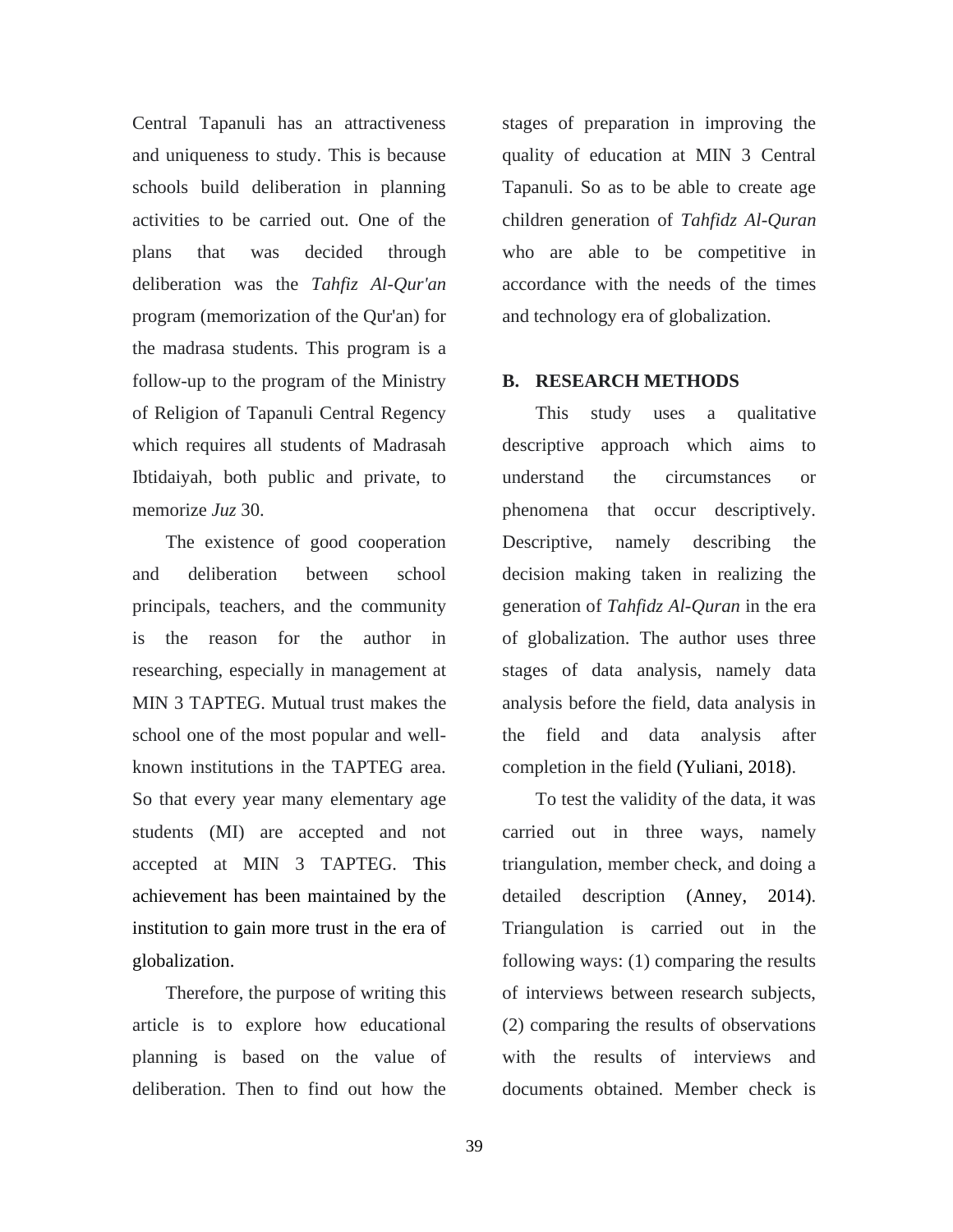the process of checking data obtained by researchers to data providers (Arifah, n.d.). The purpose of member check is to find out how far the data obtained is in accordance with what is provided by the data provider. If the data found are agreed upon by the data providers, it means that the data is valid so that it is more credible (Rahmawati, 2018). Detailed descriptions are carried out by researchers so that the process of reporting research results is more accurate and fulfills all the data collected. This is done so that the picture of the principal's leadership in making decisions in improving the quality of madrasah.

#### **C. RESULTS AND DISCUSSION**

## **1. Value-Based Planning Deliberation at MIN 3 Central Tapanuli**

To confirm the reference to the value-based planning of deliberation, it is formulated that from the point of view of educational institutions, planning is seen as the degree of quality achievement, as a predetermined design specification. In the context of education, the concept of quality is more accurately referred to as high quality (top quality) to students (Fitrah, 2017). When associated with the concept of quality education, quality is

measured by the performance of graduates, an ability of graduates to satisfy needs. At the next stage, there is a change from a reactive perspective to a proactive perspective (Ali, 2017).

The main focus in this approach is how to guarantee that the products produced are according to the specifications that have been set, not only by checking the product itself, but more directed to whether the process used to produce the product is in accordance with the requirements set to ensure the product is in accordance with the requirements with specifications or not (Husni & Putra, 2018). Thus, the goal is that a process that is not of good quality can be reproached beforehand. Up to the quality assurance approach, quality is seen as a product target (specification) that must be met without defects. Regarding this matter, MIN 3 in realizing its goals is certainly inseparable from various obstacles. Performance is a meltidimensional construction that includes many factors that influence it. These factors include intrinsic education factors (personal / individual) or human resources and extrinsic factors, namely leadership, system, team, situational (Özutku, n.d.).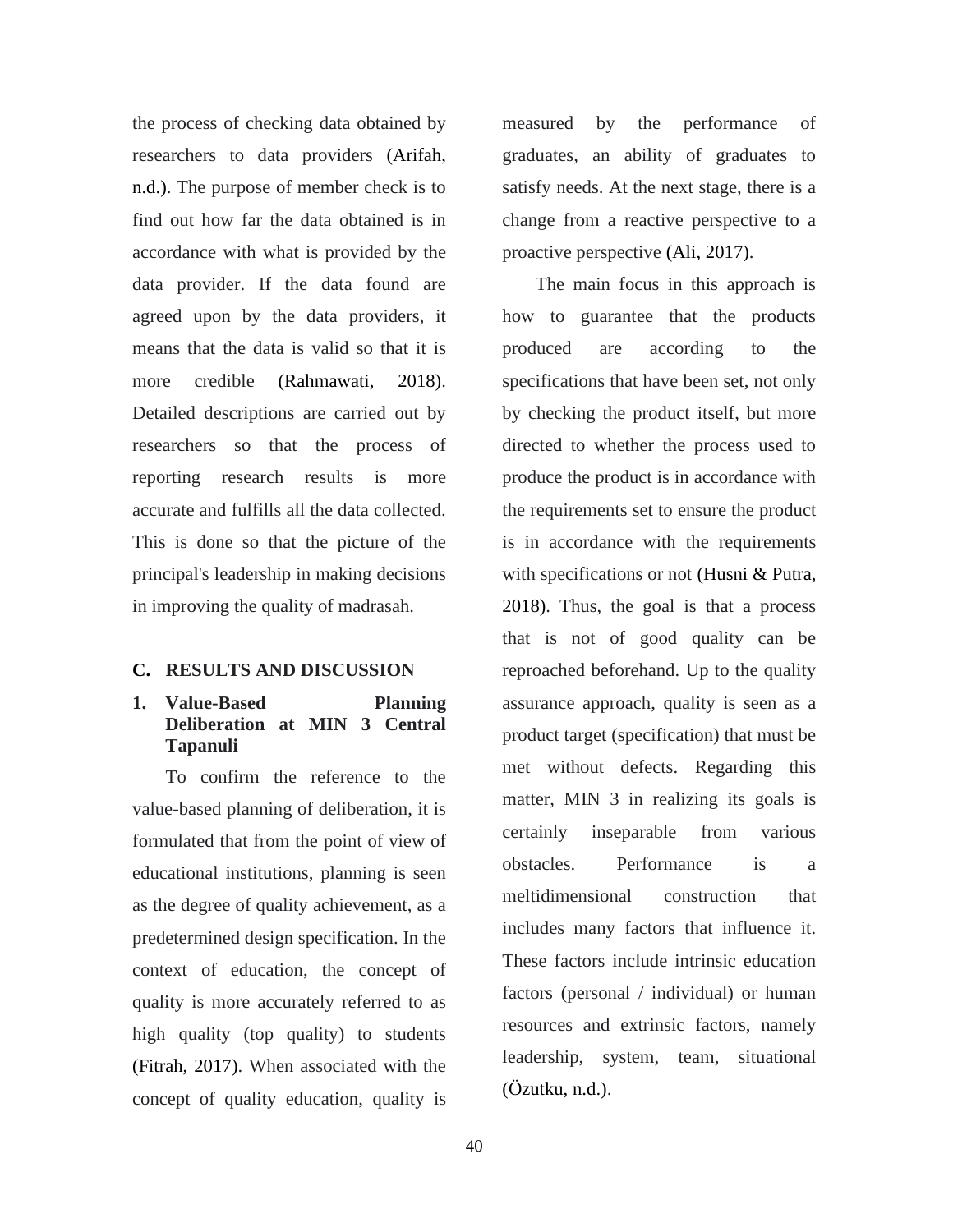Based on this opinion, teacher performance is influenced by factors of knowledge, skills, motivation, and the role of the individual concerned. The performance produced by this teacher will affect the performance of the group and ultimately this performance will affect the performance of the organization. Communication plays a very important role in an organization. The organization itself is a collection of people who always need to communicate with each other in carrying out work to achieve common goals (Katzenbach & Smith, 2008). Lecturers are required to contribute as much as possible to the achievement of higher education goals (Sasono, 2014). For this reason, all human resources at the university need to be mobilized to maximize their performance with effective communication a correct and systematic step through planning to realize quality or will produce good quality (Santika, 2017).

An institution's savings will come naturally when the institution does everything right. Good management of education quality assurance must meet the quality standards of education that have been set by education policy

makers. This view shows that education quality assurance includes good quality planning and quality control so that continuous quality improvement can be maintained. Therefore, education quality assurance must be managed properly, taking into account quality assurance management, namely planning for better education quality, more focused implementation of education quality assurance, more effective supervision and evaluation of education quality assurance. Education quality assurance planning can be seen from the internal process aspects that exist in educational institutions.

Planning in the learning process involves all school members, this is explained by Oda that the syllabus used is always revised at the beginning of the semester to adjust to the current situation and conditions so that students are able to implement it in everyday life. In the learning process a teacher must build a learning atmosphere that gives a familiar feel to both receive lessons from their educators without any coercion, pressure and the like. The teacher's role in implementing Islamic educational values in the learning process must make himself an example or as a learning model. This is very important in order to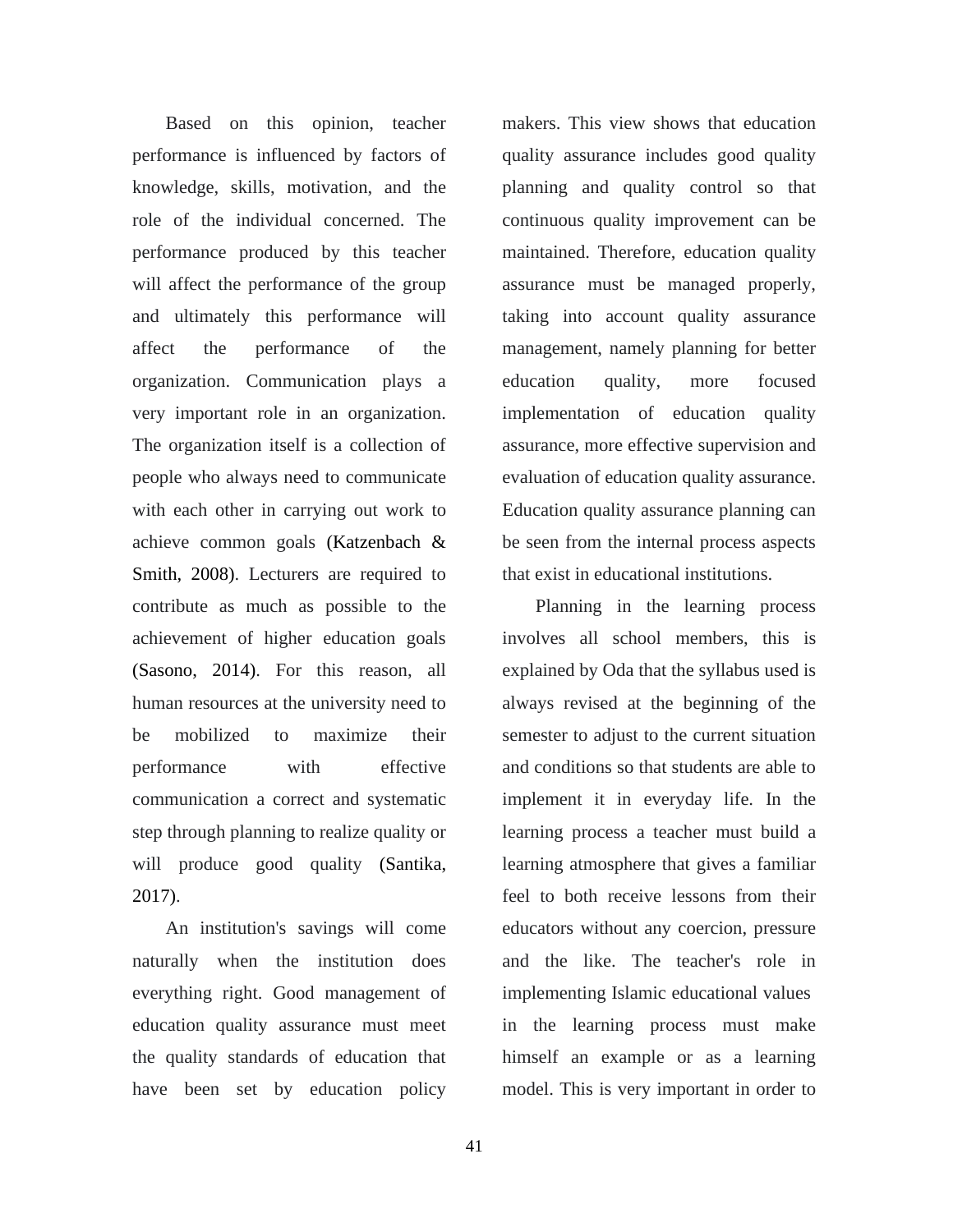form noble character for the students being taught.

So, deliberation-based planning in the learning process in addition to compiling a syllabus at the beginning of learning, the teacher who teaches also becomes important in teaching. It is undeniable that Islamic educational institutions are not just transferring religious knowledge and training students' intellectual skills. When educational planning is carried out and the school's organizational structure is prepared to facilitate the realization of educational goals, and organizational members, employees or employees are led and motivated to succeed in achieving the goals, it is not guaranteed forever that all activities will take place as planned. An important key to the school management process is that the value of the school's supervisory function lies primarily in its relationship to planning and delegated activities.

Thus, it is easy to understand that educational planning based on the value of deliberation carried out at MIN 3 Central Tapanuli is an educational management function that must be actualized, as well as other management functions by prioritizing the values of deliberation. Based on this concept, the planning process that precedes supervisory activities must be carried out first . The intended planning includes planning: organization, forum, structure, function and mechanism, so that planning and supervision have clear standards and objectives. all teachers and staff by prioritizing the values of deliberation.

## **2. Planning Process for Improving School Quality**

The main purpose of planning is to improve the quality of madrasas by implementing various predetermined references (Halik & Das, 2020). To provide services to students, in this case involve the entire school community in providing services to students so that educational activities for students are carried out properly. This is where the main core of the purpose of education, the change in behavior is based on Islamic values. Based on this, Rapono explained that the targets of planning preparation are ethics and behavior that underlie the development of knowledge and scholarship that gave birth to education for the alumni of MIN 3 Central Tapanuli. So based on this, it is very important to prepare a careful plan, because with careful planning, goals will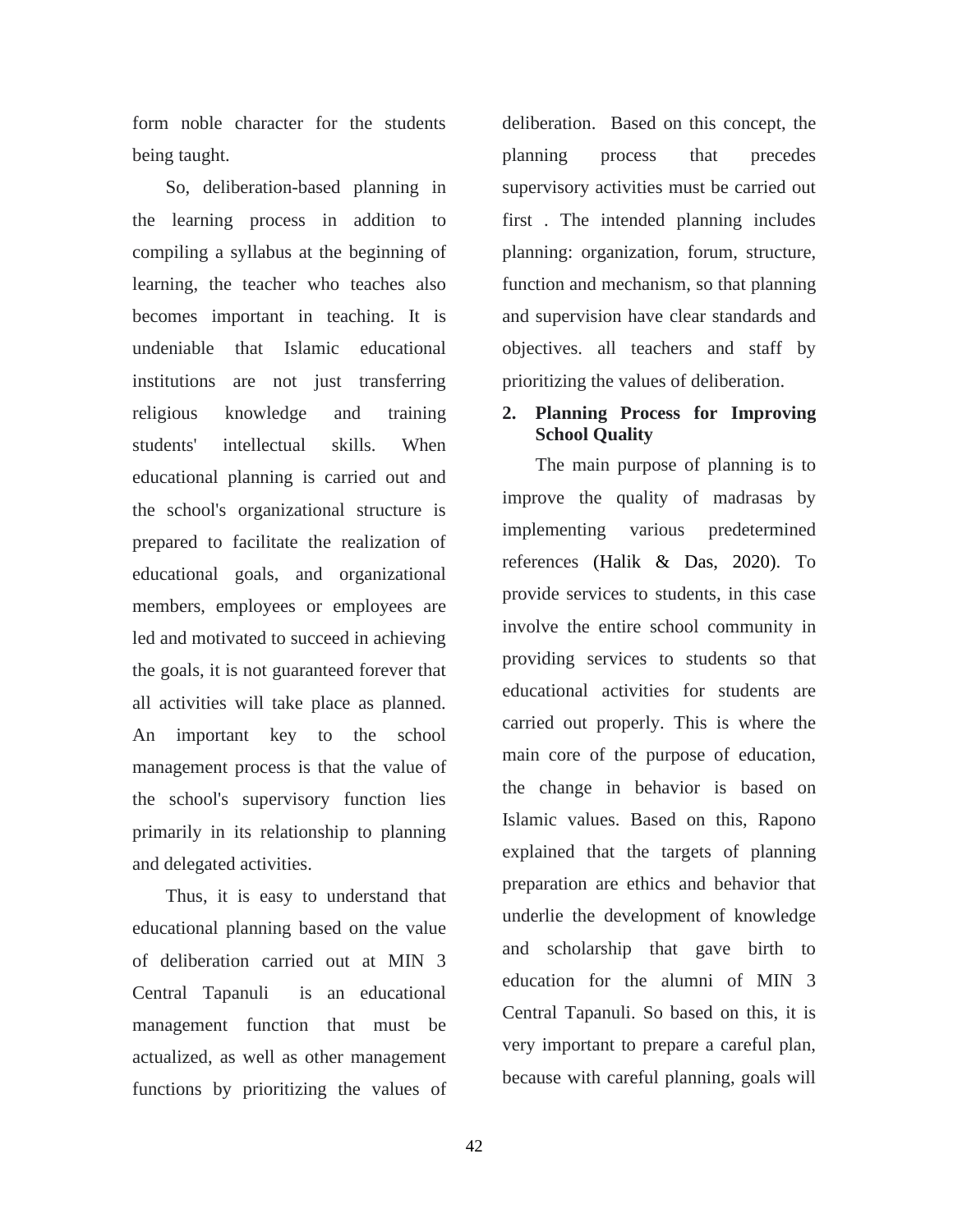be achieved with direction (Bararah, 2017).

Planning based on deliberation values, in this case, teachers and all other work units cooperate cooperatively in the context of achieving educational goals. This is what Sapirin explained that without good cooperation, the vision and mission of educational institutions will be constrained, this is because because the teacher plays his own role (Suswati et al., n.d.). So, in this case, lecturers must have competence in carrying out their duties and obey operational standards, work procedures and are oriented towards efforts to improve work quality. Teachers must make themselves an important part of educational institutions. So in this case, the teacher's role in providing academic services cannot be separated from the purpose of education itself (Debora & Han, 2020).

Problems that arise in the development of education management are related to the principles of professionalism and deliberation, namely that there are still several work posts that are not in accordance with their field of expertise, and there are assignments without any element of deliberation first. The education management actor has faith in the religion he embraces, namely Islam which prioritizes deliberation and shows tasks in accordance with their duties and expertise (Musfah, n.d.).

MIN 3 Central Tapanuli as one of the educational institutions that has the duty and purpose to carry out education and teaching, as well as community service in some Islamic religious sciences (science of *da'wah*) for academic and professional programs (Yusuf, 2013). To carry out this task, MIN 3 Central Tapanuli implements the vision that has been announced. In carrying out its duties and functions the head of the madrasa is assisted by his assistants, in the process of developing MIN 3 Central Tapanuli assisted by two non-structural institutions that are given a special task to handle the development of MIN 3 Central Tapanuli both academically and scientifically through research, training, publications, social services and cooperation, as well as more practical application of technology. Without good planning there will be confusion in the delivery and meaning of information that makes the purpose of information in improving an organization not carried out properly. So to achieve this, the participation of teachers and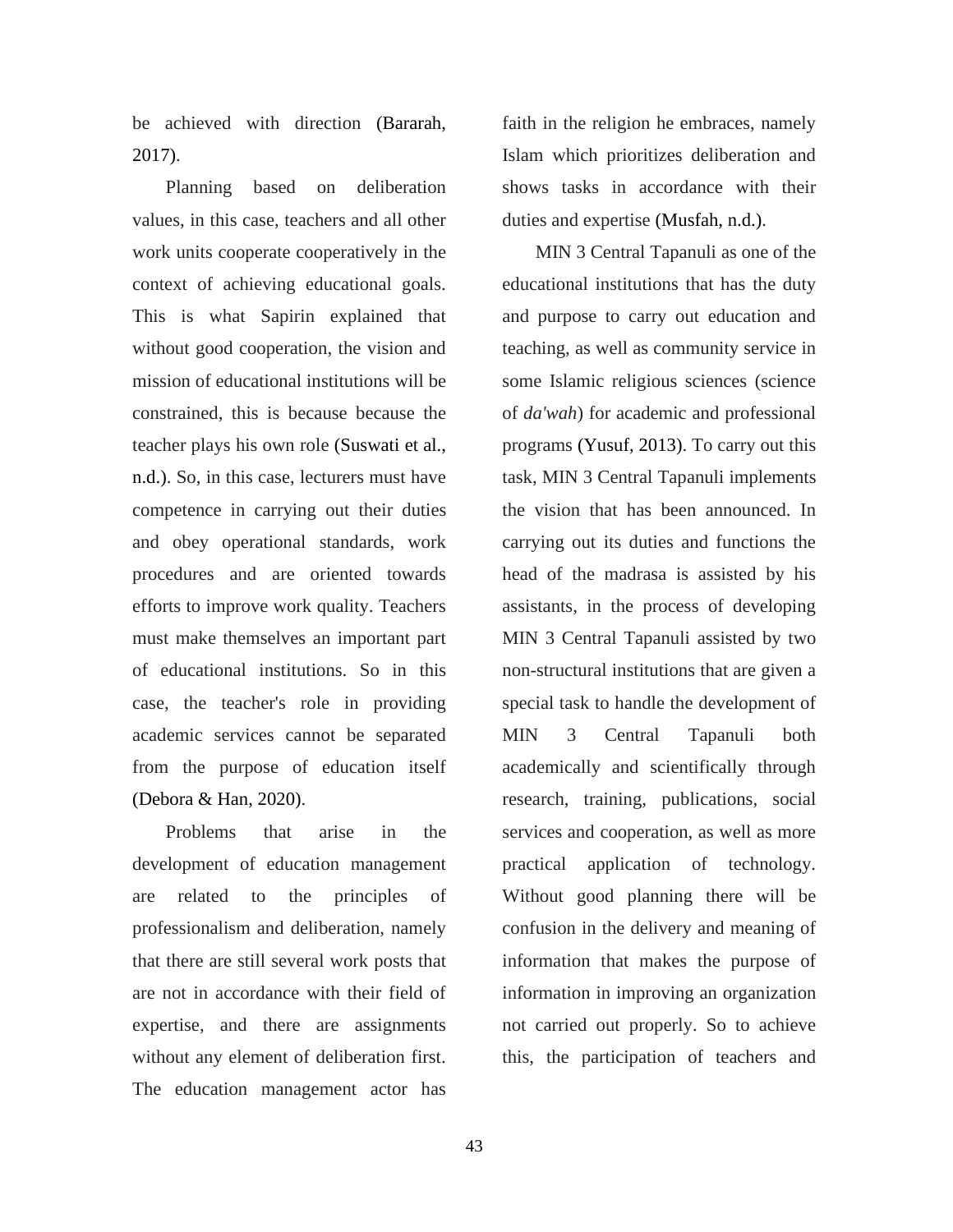heads and their representatives is needed to establish a good and correct plan.

This is where the importance of a good planning of each component of academic activities based on the value of deliberation so that these problems can be identified so that appropriate solutions can be given. According to the observations in this study, performance is a meltidimensional construction that includes many factors that influence it, in this case the factors are not much different from other educational institutions (Shenhar et al., 2001).

In connection with the planning built at MIN 3 Tapanuli Central, it includes various things including communication in terms of conveying the rules and policies that will be applied to teachers and staff. Rules and policies to them with good planning and implementation by holding regular meetings with teachers and leadership staff that have been scheduled every week, and usually every Monday. As a leader, the head communicates with the leadership staff because how can I implement policies or existing rules without their support, then one way to get them to want and support implementing existing regulations and

policies is through a communication approach.

When educational planning is carried out and the organizational structure of the school is prepared to facilitate the realization of educational goals, and organizational members, employees or employees are led and motivated to succeed in achieving the goals, it is not guaranteed forever that all activities will take place as planned. the value of the function of school planning and supervision lies primarily in its relationship to planning and delegated activities. Indicators of improving the quality of education in schools are seen in each component of education (Mubarak, n.d.). That is why the presence of school supervisors must be an integral part in improving the quality of education, so that together with teachers, principals and other school staff, they collaborate to foster and develop the quality of education in the schools concerned as optimally as possible in accordance with the standards that have been set (Crowther et al., 2009).

Principals and teachers as managers play a role in deciding how all existing resources (inputs) will be used and processed through deliberation that will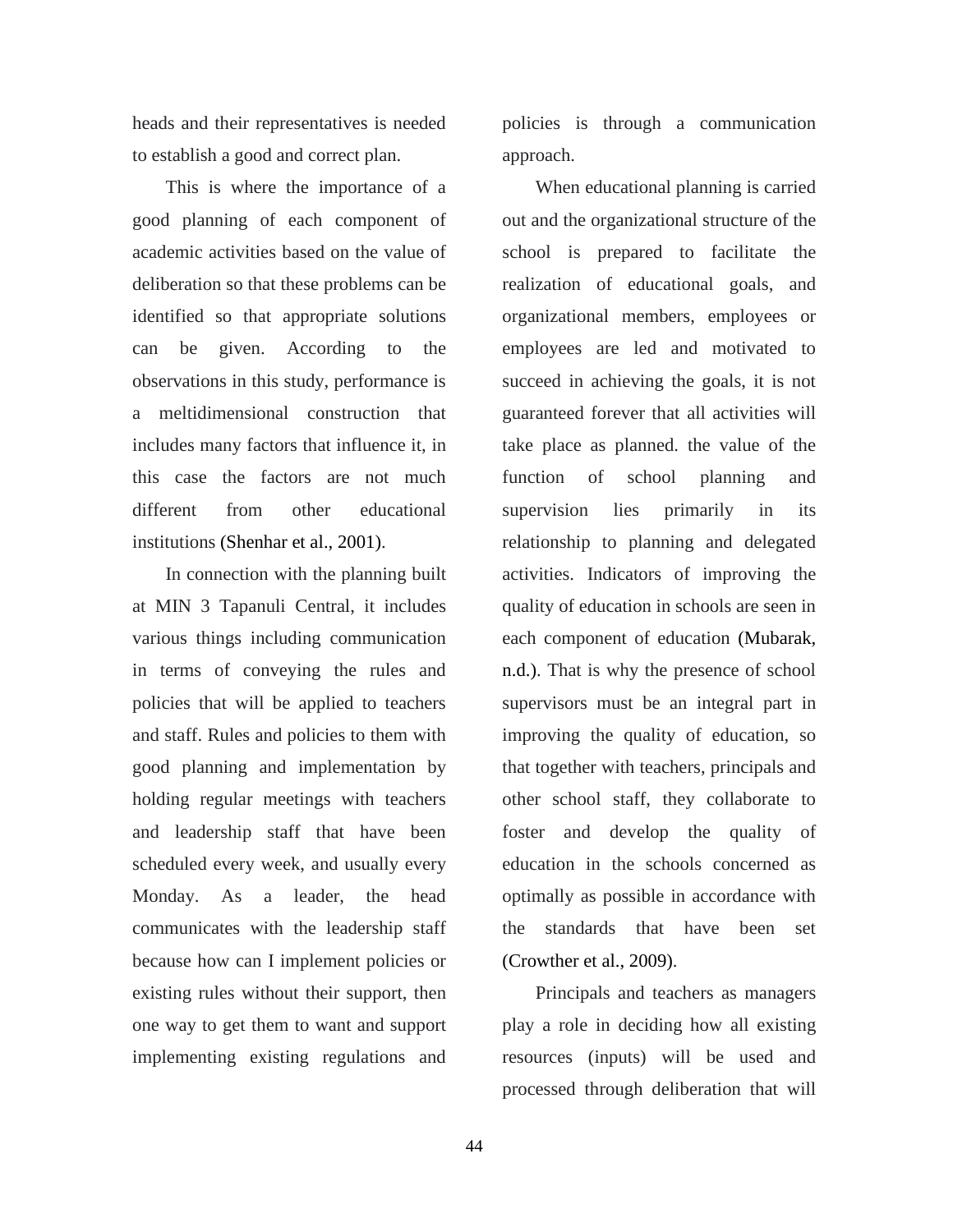produce outputs (outputs) or school graduates. Here the function of school management carried out by school leaders, madrasas, pesantren (macro) and learning management carried out by teachers (micro) leads to good work productivity and satisfactory graduates of educational institutions. An educational institution will achieve the best performance if it is led by a principal who is strong, visionary, consistent, democratic, and dares to make strategic decisions. In addition, the principal as the manager of the institution he leads must be responsible, and understand the existence of the school as a complex and unique organization (Santika, 2017).

From the description above it can be concluded that the quality of educational institutions is very dependent on the leadership of the principal and the level of teacher participation. It is very determined how the planning has been determined. On the other hand, the role of the community in the education council forum in improving the quality of education as a supporter, the existence of assistance in the form of necessary tools that must be owned by madrasas for the implementation of education, as a mediator, the community provides

supervision to the education council. for further planning. So in the preparation it involves all school members and stakeholders by building good deliberation. In the sense that any small or large activity without planning is likely to fail.

#### **3. Creating a Generation of** *Tahfidz Al-Quran* **in the Globalization Era**

Learning is a combination that consists of human elements, materials, facilities, equipment and procedures that are mutually exclusive affect the achievement of learning objectives. Tahfidz Quran is a process memorize the Koran by reading and listening that must be included into memory so that it can be said out of the head with the method certain. Tahfidz Qur'an activities at MIN 3 TAPTEG participate in intracurricular activities. While the extracurricular activities in the form of a tambourine, dhuha prayer in congregation, dhuhur prayer in congregation, recitation carried out on Islamic holidays, qiro'ah, and mental guidance, scouts, drum bands, theater, and martial arts.

Implementation of *Tahfidz Al-Quran*  in MIN 3 Central Tapanuli*.*using 3 methods. *First, Semaan.* That is listening to a reading to be memorized. Teacher listens student reading and memorization.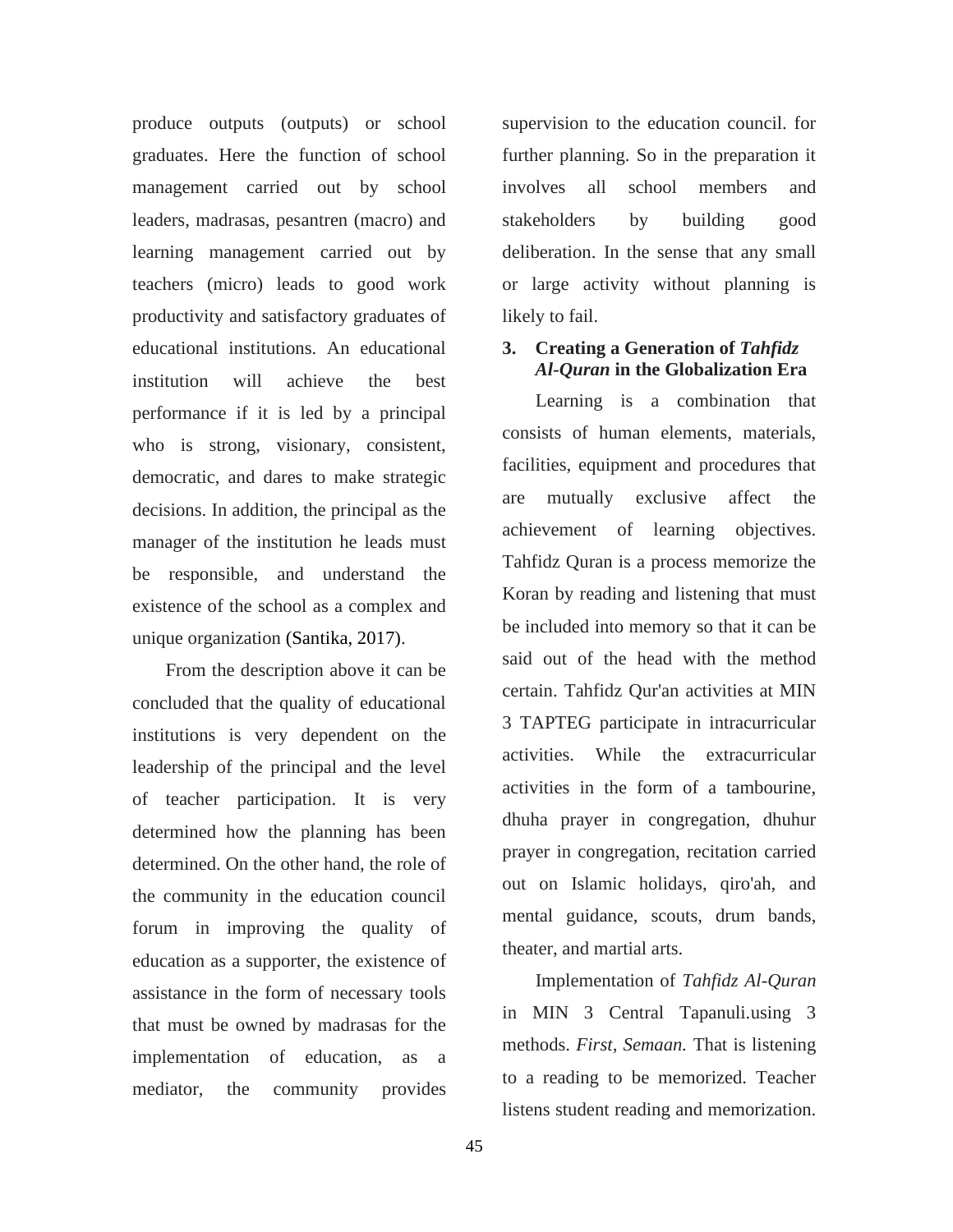Sometimes students are with each other create groups to listen to each other's memorization. All not done every day, sometimes only done once a week. *Second,* Reading together. The teacher and students together read the study prayer first, then continued by reading Asmaul Husna. After finished reading Asmaul Husna, then read the letters and prayers in the *Tahfidz Al-Quran* guide book according to grade level and the semester. If class VI reads Surah Al-Baqoroh, Surah An-Nabaa, Surah Ali Imron. As for grade III students, the material provided is still light, Surah Al A"la, Surah Ath Tariq, Surah Al Buruj, Surah Al Ghasiyah, and prayers, namely prayer entering and leaving the toilet, prayer after the call to prayer, prayer entering and leaving the toilet. Go out of the mosque, and pray after the prayer. *Third,* sorogan. Sorogan, with students advancing one by one to read the rote memorized and guided by the teacher. While teacher provide additional notes, comments, or guidance when needed. After advancing one by one and the memorization is good and fluent the teacher gives initial mark on the student tahfidz guide book.

### **REFERENCES**

- Ali, M. (2017). *Kebijakan Pendidikan Menengah Dalam Perspektif Governance Di Indonesia*. Universitas Brawijaya Press.
- Anney, V. N. (2014). *Ensuring The Quality Of The Findings Of Qualitative Research: Looking At Trustworthiness Criteria*. Http://Repository.Udsm.Ac.Tz:8080/ Xmlui/Handle/123456789/256
- Arifah, N. P. (N.D.). *Paid Promote Sebagai Media Promosi Produk Delicy Dalam Meningkatkan Konsumen Potensial*. 1(7).
- Bararah, I. (2017). Efektifitas Perencanaan Pembelajaran Dalam Pembelajaran Pendidikan Agama Islam Di Sekolah. *Jurnal Mudarrisuna*: Media Kajian Pendidikan Agama Islam, 7(1): 131– 147. Https://Doi.Org/10.22373/Jm.V7i1.1 913
- Crowther, F., Ferguson, M., & Hann, L. (2009). *Developing Teacher Leaders: How Teacher Leadership Enhances School Success*. Corwin Press.
- Debora, K., & Han, C. (2020). Pentingnya Peranan Guru Kristen Dalam Membentuk Karakter Siswa Dalam Pendidikan Kristen: Sebuah Kajian Etika Kristen [The Significance Of The Role Of Christian Teachers In Building Students' Character In Christian Education: A Study Of Christian Ethics]. *Diligentia*: Journal Of Theology And Christian Education, *2*(1): 1–14. Https://Doi.Org/10.19166/Dil.V2i1.2 212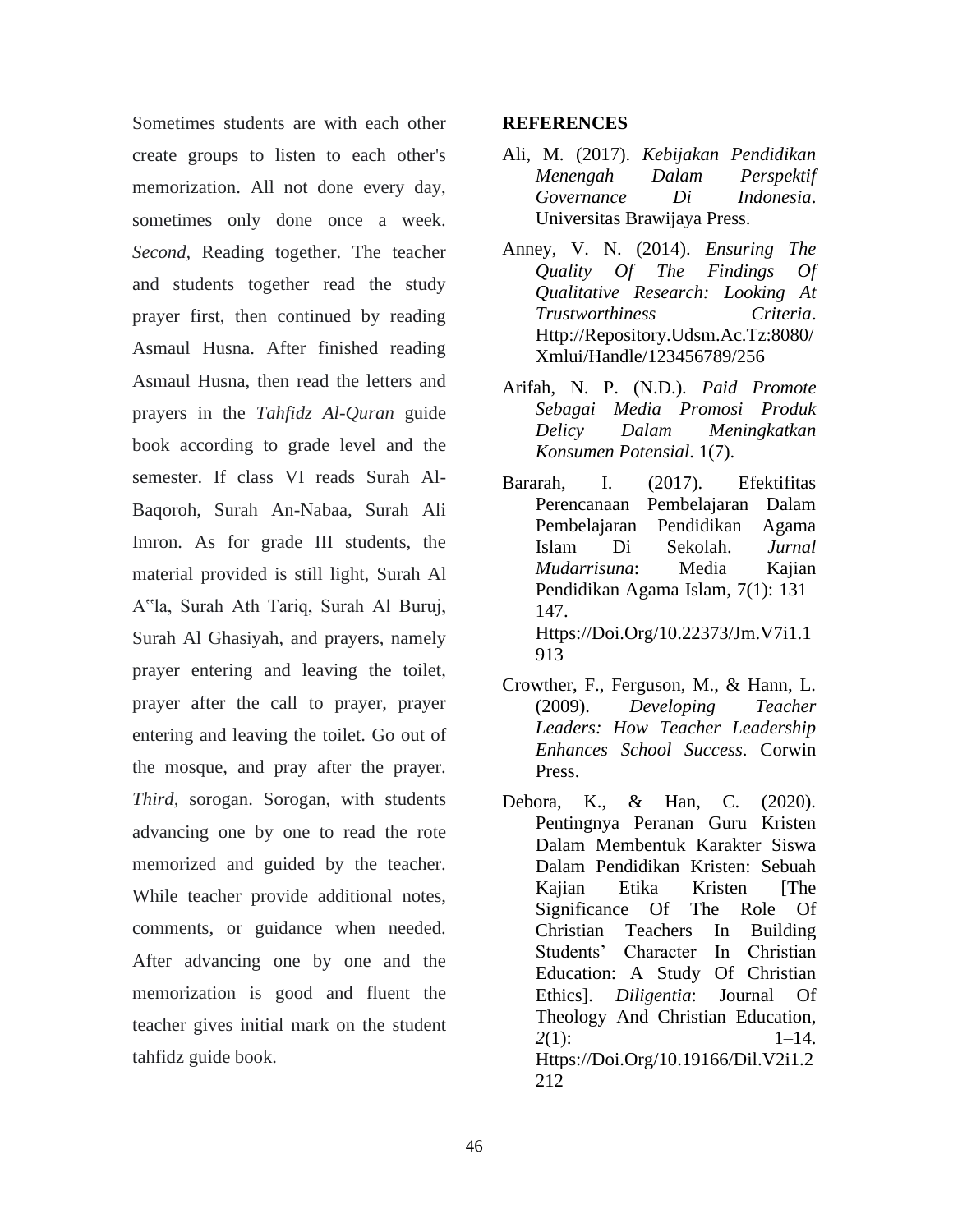- Fitrah, M. (2017). Peran Kepala Sekolah Dalam Meningkatkan Mutu Pendidikan. *Jurnal Penjaminan Mutu*,  $3(1)$ :  $31-42$ . Https://Doi.Org/10.25078/Jpm.V3i1. 90
- *Firmansyah. A., Mahardhika. B.W*  (N.D.). Retrieved October 29, 2021, From Https://Books.Google.Co.Id/Books? Hl=Id&Lr=&Id=Fkycdwaaqbaj&Oi= Fnd&Pg=Pr5&Dq=Manajemen+Seb agai+Seni+Berfungsi+Untuk+Menga jarkan+Kita+Bagaimana+Melakukan +Sesuatu+Untuk+Mencapai+Suatu+ Tujuan+Yang+Benar-Benar+Membawa+Hasil+Atau+Man faat.+&Ots=Mj3ufbg-4q&Sig=S0n1qvylkievnkymbxtrzhw

-

Tfm&Redir\_Esc=Y#V=Onepage&Q &F=False

- Halik, A., & Das, S. W. H. (2020). The Implementation Of Quality Control Management For Student Guidance In Man 1 Parepare. *Madania*: Jurnal Kajian Keislaman, 24(1): 49–60. Https://Doi.Org/10.29300/Madania. V24i1.3078
- Harahap, R. D. (2018). Kepemimpinan Kepala Sekolah Dalam Meningkatkan Motivasi Mengajar Guru Di Smp N 2 Sigambal. *Jurnal Eduscience*, 5(1): 47–52. Https://Doi.Org/10.36987/Jes.V5i1.8 92
- Harahap, S. (2017). Implementasi Manajemen Syariah Dalam Fungsi - Fungsi Manajemen. *At-Tawassuth*: Jurnal Ekonomi Islam, 2(1): 211– 234. Https://Doi.Org/10.30821/Ajei.V2i1. 838
- Husni, A., & Putra, M. M. P. (2018). *Pengendalian Mutu Hasil Perikanan*. Ugm Press.
- Katzenbach, J. R., & Smith, D. K. (2008). *The Discipline Of Teams*. Harvard Business Press.
- Maujud, F. (2018). Implementasi Fungsi-Fungsi Manajemen Dalam Lembaga Pendidikan Islam (Studi Kasus Pengelolaan Madrasah Ibtidaiyah Islahul Muta'allim Pagutan). *Jurnal Penelitian Keislaman*, 14(1): 31–51. Https://Doi.Org/10.20414/Jpk.V14i1. 490
- Mubarak, F. (N.D.). *Faktor Dan Indikator Mutu Pendidikan Islam*. 9.
- Musfah, J. (N.D.). *Manajemen Pendidikan Teori, Kebijakan, Dan Praktik*. Kencana.
- Nurdyansyah, N., & Andiek, W. (2017). *Manajemen Sekolah Berbasis Ict* (Vol. 2). Universitas Muhammadiyah Sidoarjo. Http://Eprints.Umsida.Ac.Id/1624/
- Özutku, H. (N.D.). The Influence Of Intrinsic And Extrinsic Rewards On Employee Results: An Empirical Analysis In Turkish Manufacturing Industry. *Business And Economics Research Journal*, 20.
- Rahmawati, N. A. (2018). Evaluasi Sistem Otomasi Ibra V6 Di Perpustakaan Sdit Luqman Al-Hakim Internasional Yogyakarta. *Jurnal Kajian Informasi & Perpustakaan*, 6(1): 1–14. Https://Doi.Org/10.24198/Jkip.V6i1. 14255
- Santika, I. G. N. (2017). Kepala Sekolah Dalam Konsep Kepemimpinan Pendidikan: Suatu Kajian Teoritis. *Widya Accarya*, 7(1): Article 1.